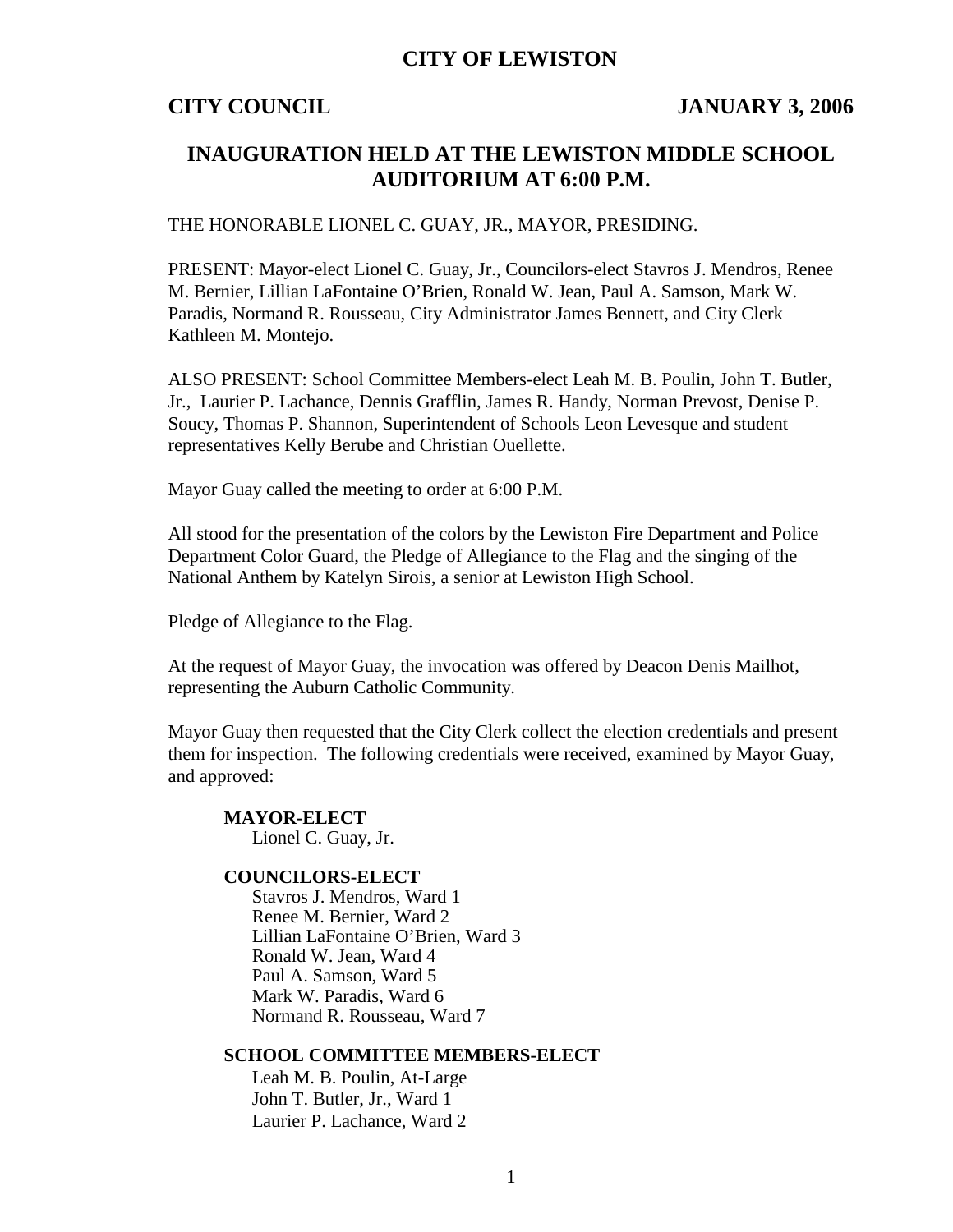## **SCHOOL COMMITTEE MEMBERS-ELECT CONTINUED**

Dennis Grafflin, Ward 3 James R. Handy, Ward 4 Norman B. Prevost, Ward 5 Denise P. Soucy, Ward 6 Thomas P. Shannon, Ward 7

The City Clerk administered the oath of office to Mayor-elect Lionel C. Guay, Jr.

At the request of Mayor Guay, the City Clerk administered the oath of office to the members of the City Council.

Mayor Guay nominated Stavros Mendros as the City Council member on the School Committee.

# **VOTE (1-2006)**

Motion by Councilor Paradis, seconded by Councilor O'Brien:

That Stavros Mendros, Councilor of Ward 1, be appointed as the City Council representative on the School Committee. Passed - Vote 7-0

At the request of Mayor Guay, the City Clerk administered the oath of office to members of the School Committee.

# **VOTE (2-2006)**

Motion by Councilor Samson, seconded by Councilor Mendros:

That Renee Bernier, Councilor of Ward 2, be elected City Council President. Passed - Vote 7-0

Council President Bernier gave a brief speech.

Mayor Guay called upon School Superintendent Leon Levesque to conduct the nomination and election of the School Committee Chairperson. Mr. Levesque approached the podium and requested nominations from the School Committee for the position of Chairperson.

# **VOTE (3-2006)**

Motion by School Committee Member Butler, seconded by School Committee Member Lachance:

That James R. Handy, School Committee member of Ward 4, be elected School Committee Chairperson. Passed - Vote 8-0

School Committee Chairperson James Handy provided a brief speech.

Mayor Guay delivered his Inaugural Address.